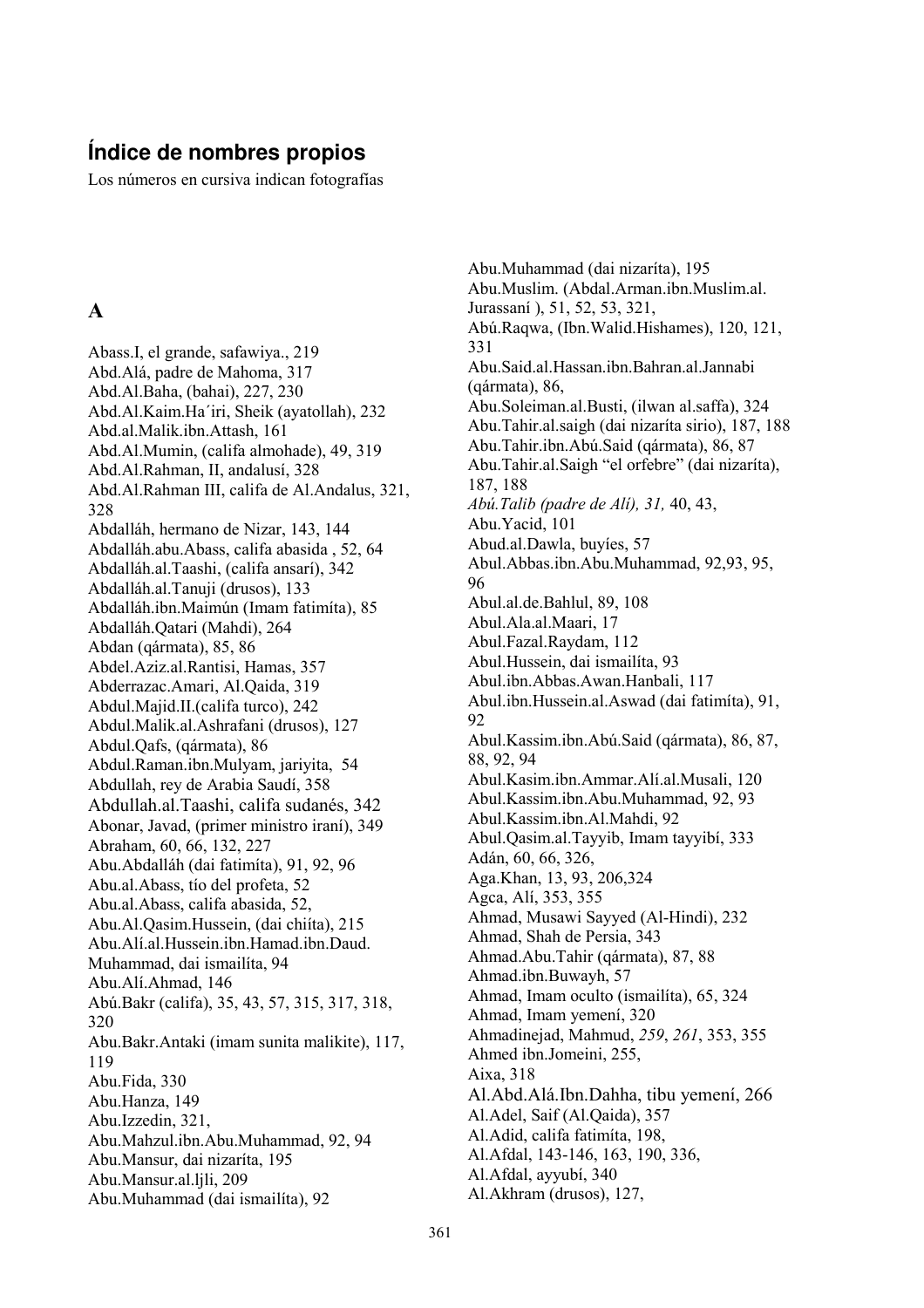Al. Amir (califa fatimita), 144-146, 163, 333, 334, 336, 338, Al.Amiri, Hadi (comandante de las milicias Badr), 351 Al.Assad, Bashar, 259 Al.Assad, Hafaz, 275 Al.Awfi, (ilwan al safa), 324 Al.Azíz, ayyubí, 235 Al. Azíz, Abu. Mansur. Nizar (califa fatimíta), 106 Al.Badr, Imam Yemen, 320 Al.Bagdali, 68 Al.Fayad, Ishak, 351 Al.Farabi, 322, 326, 348 Al.Guebuzi (GICM), 355 Al.Hakim, Abdul.Aziz. Bakr (ayatollah), 268, Al.Hakim, Al.Mansur.Abu.Ali (califa fatimíta), 104, 109, 112, 113, 115-119, 122, 123, 129, 130, 137, 142, 330 Al.Hakim.al.Munajjim, 186, 187, Al.Hakim, Muhammad.Said, ayatollah, 351, Al.Hanaffiya, (Mahdi), 215 Al.Jafari, Ibrahim, 268, 351 Al.Lamah.Amini, 322 Al.Joi, Abdul.Kasem, ayatollah, 267 Al.Joi, gran avatollah, 269 Al.Joi, Abdul.Kasem (ayatollah), 267 Al.Joi, Abdul.Mayid. (ayatollah), 269, 351 Al.Mahdi, Ubayd.Alá, califa fatimíta, 69, 93, 94, 95, 96, 104, 105, 217, Al.Malik, Abd. (califa omeya), 45,318, 321 Al. Malik. al. Salih, zengida, 198, 199, 242 Al.Mamún, Alí.Rida.ibn.Musa.Jafar.al.Sadiq  $(califa, abasida)$ , 52, 55, 152 Al.Mamun (visir fatimíta), 145 Al.Mansur, Abu.Alí (califa fatimíta), 58, 109 Al.Maqdisi, 89 Al.Mazdaghani, 189 Al.Muiz, Ma.Abu.Tamin (califa fatimita), 97, 102, 103, 105, 107 Al.Muizz.ibn.Badis, 138 Al.Mukama (drusos), 127 Al.Muqadassi (ilwan al safa), 324 Al.Mutadid, (califa abasida), 86 Al.Muqtafi (califa abasida), 57, 92, 99 Al.Mugtana, (drusos), 128 Al.Mussabihi, 129 Al. Mustali (califa fatimíta), 143, 144, 161, 333 Al.Mustansir (califa fatimita), 137, 138, 139, 142, 143, 145, 156, 161 Al.Mustarshid, Rashid ibn, (califa abasida), 166, 167 Al.Mutadid (califa abasida), 56 Al.Mutawakil (califa abasida) 54, 327 Al.Mu'tamid (califa abasida), 65 Al.Mutamid, (califa abasida), 56,

Al. Mutasin (califa abasida), 55. Al.Mu'tazz (califa abasida), 63 Al.Qaim, ibn.Al.Mahdi, (califa fatimita), 95, 97, 101, Al.Qhistani, Alí.(ayatollah), 268, 270, 350, 351, 271 Al.Rantisi, Abdelaziz (Hamas), 357 Al.Sadr. Hussein. avatollah. 351 Al.Sadr, Muhammad.Bakr, ASRII (gran ayatollah), 260, 267, 268, Al.Sadr, Muhammad Sadic. (ayatollah iraquí), 267, 351 Al.Sadr, Muqtada, hoyatoleslam, 268, 271, 342, 346, 351, 357, 271 Al.Sahrastani, 69 Al.Samsan, Hassan (Kalbídas), 330 Al.Sharazuri, 324 Al.Tawhidi, 324 Al. Wahab. Ouraishi (drusos), 128 Al. Yasa.ibn. Midrar, (midrarite), 95 Al. Yauar, Ghazi, 351 Al.Yazuri, 138 Al.Nasir (califa abasida), 178 Al.Zargawi, Abu.Muza (Al.Qaida), 270, 303,  $307.$ Al.Zawahri, Ayman (Al.Qaida), 356 Ala.al.Din.Muhammad.III (nizaríta), 176 Alaui, Ayad, 273 Alberto de Aquisgrán, 342 Alberto Magno, santo, 327 Alejandro Magno, 80, 81, 121, 356 Alfonso, emperador germánico, 342 Alfonso  $X$ , el sabio, rev, 106, 324, Ali.Ahmad.al.Sammugi, (drusos), 128 Alí.al.Rida, VIII Imam, 64, 325, 346, Alí.ibn.Abú.Talib, I Imam, 2,13, 17, 33 35, 37, 38, 40, 42, 43, 45-50, 53, 56-61, 77, 93, 127 149, 155, 166, 226, 234-236, 320-22, 336, 337, 345, 349, 351, 353, Ali.ibn.Harun.al.Zanyani (ijwan.al.safa), 326 Alí.ibn.Jaffar, 93, 94 Ali.ibn.Muhammad (zany), 56, 58, Alí.ibn.Muhammad.al.Walid, 129, 131 Alí.ibn.Muhammad.Naki, X Imam, 64 Alí.ibn.Muhammad.Simmari, (dai chiíta), 217 Alí.Muhammad. Savved (bahai), 226, 229 Alí.Naqi, X Imam, 326, 336 Ali. Razini, hoyatoleslam, 344 Alí.Rida.ibn.Musa.Jafar.al.Sadiq (ver Al.Mamún). Alí.Shah, Aga Khan II, 213 Alí. Zayn. al. Abidin (IV Imam), 48 Allende, Salvador, 349 Almarico, 201 Alp.Arslam, 190, Amari, Abderrazac.(G.S.P.C), 321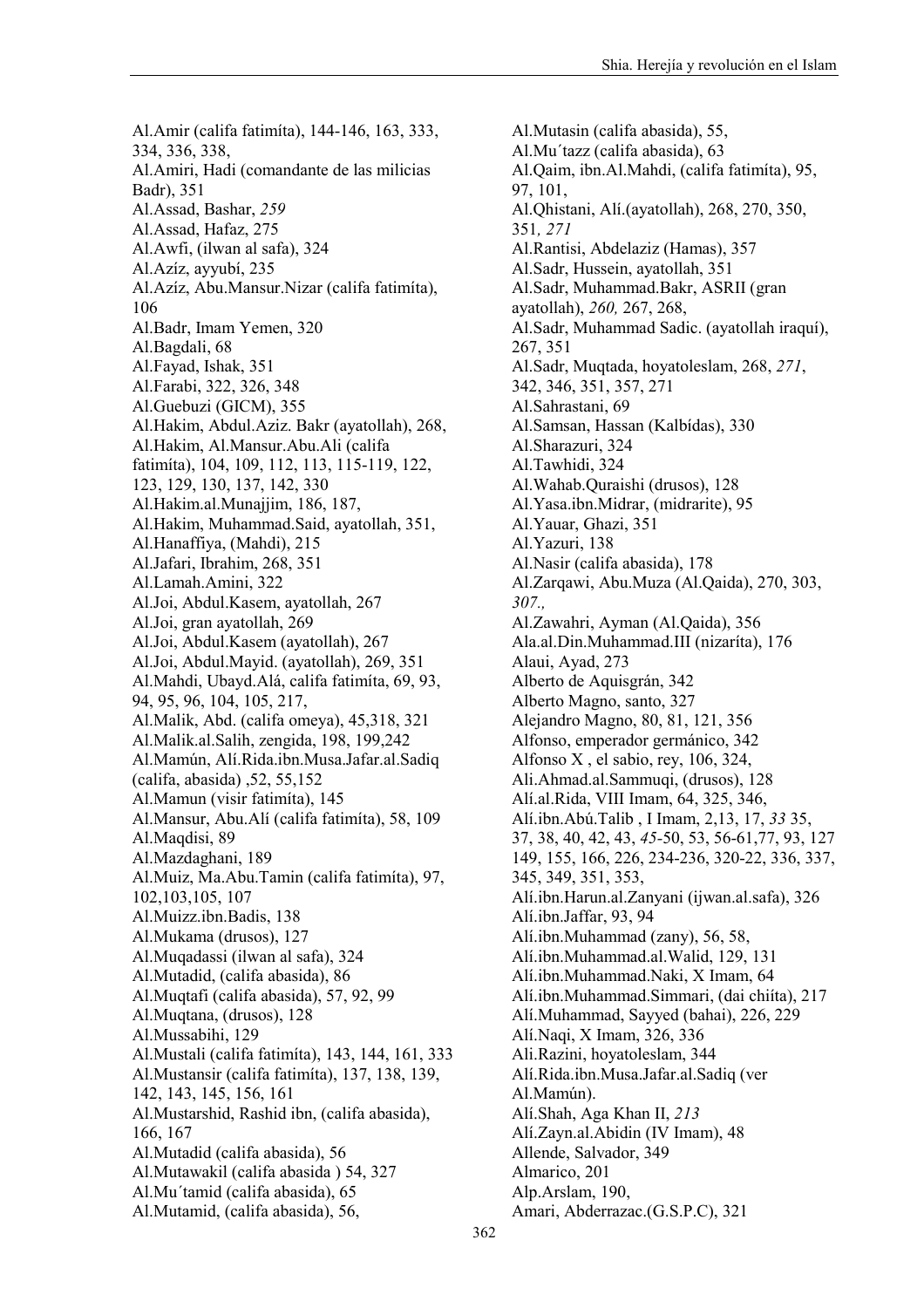Amin.ibn.Harun.al.Rashid. 64 Amina, madre de Mahoma, 319 Amr.ibn.al.As, 38, 321, Antaki, 114, 131 Arafat, Yasir, 284, 306, 359, Aristóteles, 74, 324 Armando de Antioquia, 192 Arrovo, Gonzalo, iesuíta, 349 Arrupe, Pedro, general de los jesuitas, 348 As. Sabah, dinastía kuwaití, 263 As.Sabah, Jaber.al.Ahmad, emir de Kuwait, 263 As.Saud, clan saudí, 266, 267 Ashcroft, John, 349 Assad. Bashar.Al. presidente sirio. 261 Assad, Hafez, presidente sirio, 277 Assadollah.Samii, bahai, 237 Attaturk, Mustafá.Kemal, 244, 344, Aureliano, emperador romano, 318 Aussi.Mardaviz (daylamita), 92 Averroes, 345 Avicena, 75, 169 Ayyub, ayubies, 341, 342, Aznar, Jose.María, 307, 359 Az.Zahir (califa fatimíta), 124, 129, 131, 139, 333.

## B

Babak, Joramdin, 57, 323, 328 Badr Addin, Mustafa, hetzbollah, 356 Badr, Al, Imam yemení, 323 Badr.Edín.al.Huthi, Hussein, Imam yemení, 265 Badr.al.Din. 175 Badr.al.Jamali, 142, 143, 145, 146, 164 Bagre, Jan, Movimiento Constitucional Iraní, **MCI, 346** Baha'ullah, (bahai), 229, 230, 231, 346, 347 Bahran (dai nizaríta), 191 Baibars, sultán mameluco, 184, 207, 343, Bajtiar, Amín, ministro iraquí, 344 Bajtiar, Shapur, primer ministro iraní, 250, 351, 353, 356 Bakr.Al.Sadr, Muhammad.(avatollah, líder del CSRII), 263, 270 Bakr.Al.Hakim, Muhammad, ayatollah (ASRII), 271, 274, 346, 351, 354 Bakr.al.Hakim, Abdul.Aziz (ayatollah), 268, 271, 274 Balduino.II. rev de Jerusalén, 193. Balkis, reina de Saba, 319 Barakat, Akram (hezbolláh): 89

Barbaroia. Federico II. 151, 205. Barjawan (visir fatimita), 112-14 Basayev, Shamil.Salmanovich (general chechenio), 300, 344, Bayaceto.II, sultán turco, 345 Bashir.al.Nayafi, ayatollah, 354 Bazargan, Medí, 250 Bechir, emir druso, 138 Beheshti, Muhammad.Hussein. avatollah, 263. 352 Ben.Alí, Zine.al.Abidne, 245, 307, 347, 360 Ben.Bella, 243, 246, 349, Benedicto XVI, Papa, Cardenal Ratzinger, 353, 354 Benjamín de Tudela, 342 Berkyaruq, sultán selyúcida, 164, 165 Berri, Nabih, (AMAL), 278, 281, 355 Betto, Frey, teología de la liberación, 348 Bloch, Ernst, 3 Bloch, Marc, 3 Boff, Leonardo, teología de la liberación, 347 Bohemundo IV, Señor de Antioquia, 189, 205, 341, 343 Boyle, J.A., 339 Braudel, Fernand, 3 Brocardus, 151, 152, 337 Buadiafi, Nurredin.(GIA), 322 Buckley, William (CIA), 280 Buda, Sidarta.Gautama, 228, 325 Bumedián, Huari, 347 Buwayh o Buya, 58, 323 Bursuqi, 339 Burguiba, Aviv, 241, 244, 346 Buri, gobernador de Damasco, 190, 191 Burujerdi, Sayyed.Huseyn. ayatollah, 234, 236, 345 Bush, George W., 3, 348, 350, Bushara.al.Ikhshidi, 112 Buzurgumid, Kiya, dai nizaríta, 160, 164, 166-68

## $\mathbf C$

Cámara. Helder, teología de la liberación. 347 Camus, Albert, 348 Cardenal, Ernesto, Ministro de Cultura de Nicaragua, 347 Carlomagno, 55 Carter, Jimmy, 240, 248, 351 Conmeno, Aleio (emperador bizantino), 186 Conrado.de.Montferrato. marqués. 202 Cosroes I, Anusarban, rey sasánida, 85, 327 Cruz Hernández, Miguel, 70, 310, 323, 324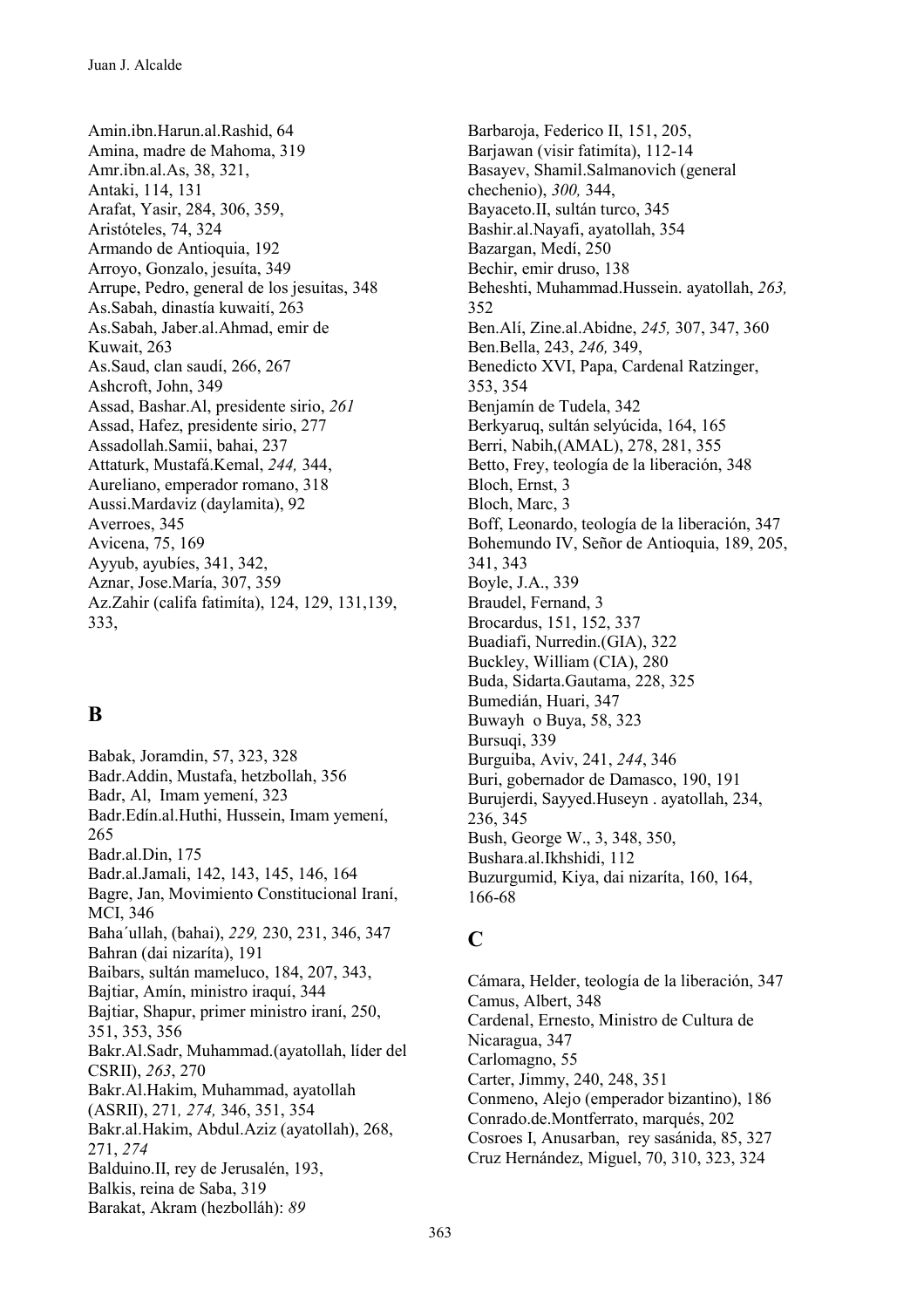#### $Ch$

Chalabi, Ahmed (CPCh), 269 Charfi, Muhammad, 309 Chávez, Hugo, presidente de Venezuela, 349 Churchill, Charles, 134

#### $\mathbf{D}$

Dahhak.ibn.Jandal, 189 Dante, Alighieri, 144 Dihdar, Abu.Ali (dai nizaríta), 163 Donato, obispo de Cartago, (donatismo), 43 D'Herbelot, Bartolomé, 152 De Caen, Raúl, 339 De Sacy, Silvestre, 152, 153 De Sivate, Rafael, teología de la liberación, 349 Dihdar.Abu.Ali, 164 Dudayev, Dzhojav (chechenio): 300, 356 Dukah, de Damasco, 187

#### $E$

Ellacuría, Ignacio, jesuíta, 348 Enrique.de.Champagne, conde, 341

#### $\mathbf{F}$

Fadlallah, Abdl.al.Raif, ayatollah, 274, Fadlallah.Nuri, Sheik, ayatollah, 224, 344 Fadlallah, Sayyed.Muhammad.Hussein. ayatollah, 272, 273, 274, 283, 353, Fahd.Alí.ibn.Masud, dai nizaríta, 195, 197, Fallahiyan, Alí (VEVAK), 283, 284, 355 Fanon, Franz, 348,349 Faraj Saqali, almirante fatimita, 103 Faruk.I, rey de Egipto, 346 Fátima, Azhara, hija de Mahoma, 32, 41, 44, 46, 48, 76, 92, 126, 253, 254, 344, Fátima, hermana del imam Alí.Rida, 157, 235, 345 Fazal, general fatimita, 122 Felipe, rey de Francia, 149 Franco Bahamonde, Francisco (general), 317

Freire, Paulo, teología de la liberación, 348 Fukuyama, Francis, 356

#### G

Gabriel, arcángel, 148, 335 Gadhafi, Muammar.al, 241, 242, 275, Gandhi, Rajiv, primer ministro de La India, 291 Garavi, Bachir.Hussein.Ali.(ayatollah), 267 Geber, ver Yabbir.ibn.Hayyan, también Abu.Musa.Yabir.al.Suffi. 324 Ghaith, Sulayman.Abu (Al.Qaida), 358 Gharaní, general iraní, 351 Giscard.d'Estaing, Valery, 266 Genghis. Khan, 171, 178, Guevara, Ernesto, "Che", 348 Guillermo, arzobispo de Tiro, 149 Gutierrez, Gustavo, teología de la liberación, 347.348

# $\mathbf H$

Hafiz (*hafizies*), 147, 335 Hafsa, esposa de Mahoma, 36 Haj, Hussein (hezbollah), 287 Hamadeh, Marouan, druso, 137 Hamdan.Qarmat (qármatas), 57, 86, 87, Hamiduddin.Kirmani, fatimíta, 130, Hamza.Ibn.Alí, dai fatimíta, 124, 128, 129, 130 Hamza, Mustafá (Yamaa Islamiya), 351 Huntington, Samuel P., 3 Hassan.al.A'sam, gármata, 87 Hassan.Alí.Mahallati, (Aga.Khan), 214 Hassan.ibn.Alí, XI Imam, 65 Hashem.Safi.al.Din (hezbollah), 284, 286 Hassan. Alí. Mahallati, Aga Khan I, 213 Hassan.As.Sabbah.(nizaríta), 154, 155, 157-159, 161-170, 184, 185, 200, 208, 322, 328, 332, 334, 337, Hassan II, ibn. Buzurgumid, nizarita, 195-198, 341 Hassan, II Imam (hassanies), 46, 48, 76, 321, 328, 341, 344, 350, Hassan.III, Jalal.al.Din.Hassan (nizaríta), 170-173, 203. Hassan.al.Basri, 70 Hassan.al.A'sam, (qármata), 88, 89 Hassan. Alí. Mahallati, Aga Khan I, 213, 214 Hassan.Alí.Mansur, 346 Hassan de Manzadaran (dai nizaríta), 174 Hassan.ibn.Adam, dai nizaríta, 164 Hassan.ibn.Alí, XI Imam., 64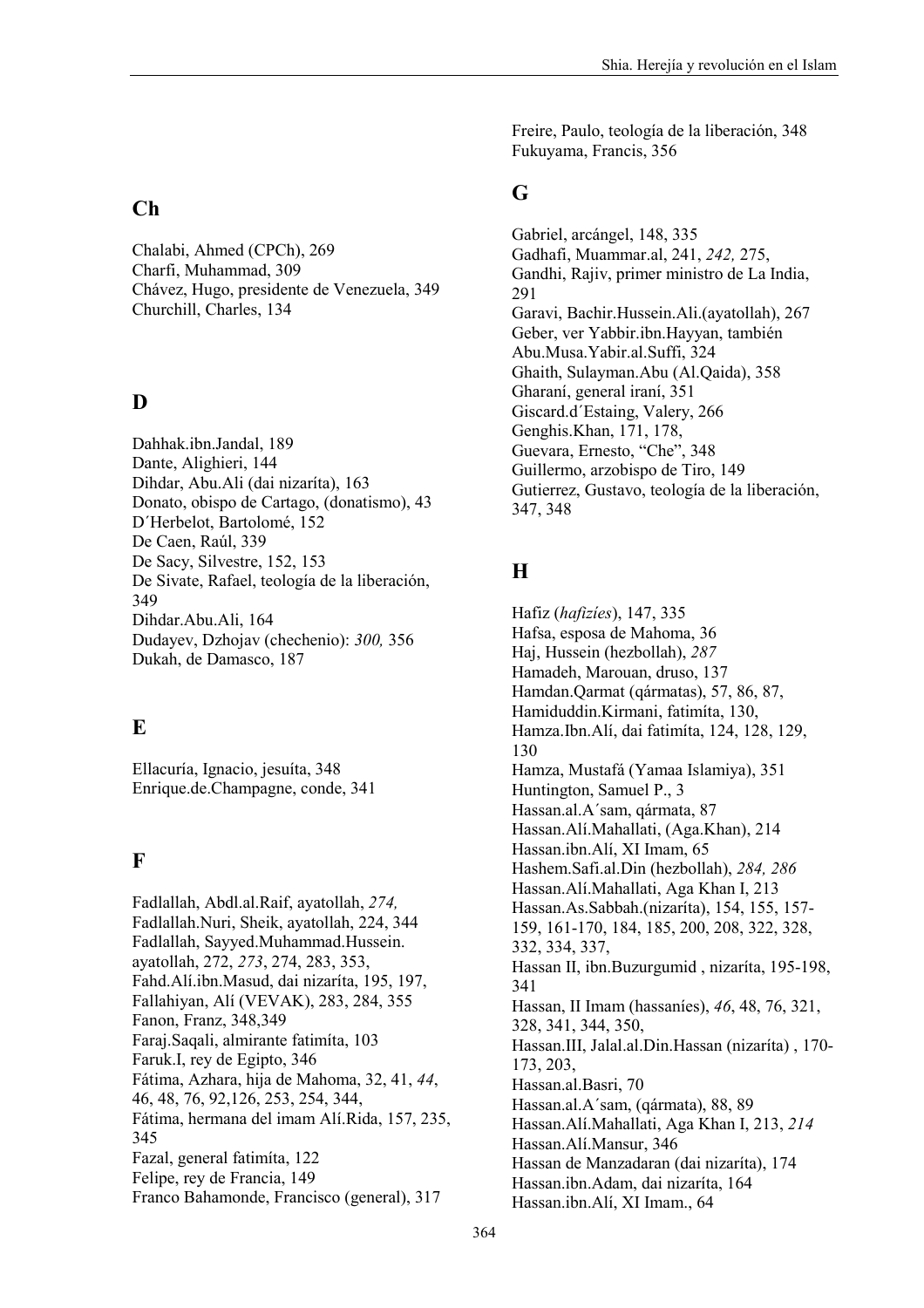Hassan.ibn.Mustafá.Jomeini, 346 Hassan.ibn.Zayd, 56 Harum.al.Rashid, califa abasida, 53-55, 328, Hatab, Hassan.(GSPC), 320 Haydar.al.Amuli, 67,68 Heraclio, emperador bizantino, 248, 318 Hetum, rev de Armenia, 340 Higgins, William, 280 Hisam, califa omeya, 51 Hitler, Adolf, 4, 233, 297, 344, Hitti, Philip. K., 130, 330 Hodgson, Marshall, 112, 167, 333, 336, Huijat, avatollah, 233 Hulegu, 149, 169, 177-180, 212, 218, 340 Huntington, Samuel, 3, 355 Hussein, III Imam, 45, 46, 47, 75, 274, 320, 327, 343, 349, Hussein.Badr.Edín.al.Huthi, imam zaydí vemení, 268 Hussein.i.Namawar, nizaríta, 168 Hussein. Qa'ini (dai nizarita), 159 Hussein.Radi.Abdalláh, 324

# $\mathbf I$

Ibanow, W, 94, 324 Ibn.Abd, (dai fatimita), 92 Ibn.Abdalláh.Ali.al.Uyini., 89 ibn.Abi.Khizir, 99 Ibn.Abil.Fawaris, 99 Ibn.Abi.Usaybi'a, 322 Ibn.Ahmad.Abdalláh.Muhammad.al.Habib, (Taki.Muhammad, 2° Imam oculto), 323, 324 Ibn.Aglab, aglabies, 327 Ibn.Ahmad.Ibrahim.un.Naysaburi, 92 Ibn.Ahmad.Mansur(gármata), 87, 107 Ibn.al.Athir, 164, 201, 335 Ibn.al.Futi, 115 Ibn.al.Haytham.al.Hazin, 104, 120, Ibn.al. Oalanisi, 186, 188, 189, 338 Ibn.al.Oifti, 324 Ibn.Al.Sabi, 329, 330 Ibn.Alí.Falah, 122, 124 Ibn.Alí.Omar.al.Balawi, gobernador de Sicilia, 99 Ibn.Amman, 109, 110 Ibn.Anastas, 330 Ibn. Arabi. 322 Ibn.Ataf, gobernador de Sicilia, 101 Ibn.al.Athir, 330, 331, 333 Ibn.Barka, 92 Ibn.Basri, (dai fatimíta), 92 Ibn.Babuwaihi, 327 Ibn.Hammad, 327

ibn.Hammad.Hassan, gobernador de Sicilia. 329 Ibn.Hamid.Abass, (dai fatimíta), 92 Ibn.Haroon.ibn.Jamruya.ibn.Ahmed.Tulun, 327 Ibn.Hassan.Ahmad, (ibn.Abi.Khizir), 99,100 Ibn.Hassan.Alí.al.Kalbi, 101 Ibn.Hawakal, 326 Ibn.Hawshab, dai ismailíta, 94 Ibn.Hubasa.Yousuf, 97 Ibn.Hussein, dai ismailíta, 92 Ibn.Ibrahim.Ahmad, aglabí, 95 Ibn.Ibrahim.al.Katib, ministro fatimíta, 111 Ibn. Idhari, 331 Ibn.Ismail.Fal.al.Katami. 111 Ibn.Ismail.Muhammad.al.Tamini (drusos), 128 Ibn.Jaffar.Alí, 92 Ibn.Jafar.Ubaid (Suluk), almirante fatimita, 100 Ibn.Jaldun, 330, 333 Ibn.Jaysh.Samsama, 111 Ibn.Khalikhan., 329, 330 Ibn.Killis, 107 Ibn.Laden, Osama (Al.Qaida): 270, 306, 307, 351.357 Ibn.Laden, Saad (Al.Qaida): 351 Ibn.Mansur.Amir (Al.Andalus), 120 Ibn.Marwan.Hakhan (omeya), 120 Ibn.Mashish, 152 Ibn.Masud.Galid.al.Wusoli, 100 Ibn. Maydan, tayyibies, 334 Ibn.Mufraj.Dagdal, al.Jarrah.Taiy, 120, 121 ibn.Muhammad.Ali.al.Suri(dai nizaríta), 333 Ibn.Muhammad.Massad.al.Maliki.emir.143. 176 Ibn.Muhammad.Tuqhj.al.Ikhshidid, 101 ibn.Musayr, 329 Ibn.Muyassan, 334 Ibn.Nusayr, nusayries, 334 Ibn.Oalanisi, 111 Ibn.Qurhub, gobernador de Sicilia, 99 Ibn.Rustum, jariyita, 42, 321 Ibn.Salma.Abdul.Wahah.al.Samuri, (drusos), 128 Ibn.Sibt.Jawzi, 201 Ibn.Suleman.Falah, 110 Ibn.Sina, Avicena, 167 Ibn.Suleiman.Falah, 110 Ibn.Tabataba, 55 Ibn.Taghiri, 331 Ibn.Tughuch, 93 Ibn.Tumart (almohade), 215, 219 Ibn. Washiya, 321 Ibn.Yubayr, 147, 334, 339 Ibn. Yunus, 104, 120, 331 Ibn.Zayyat, 321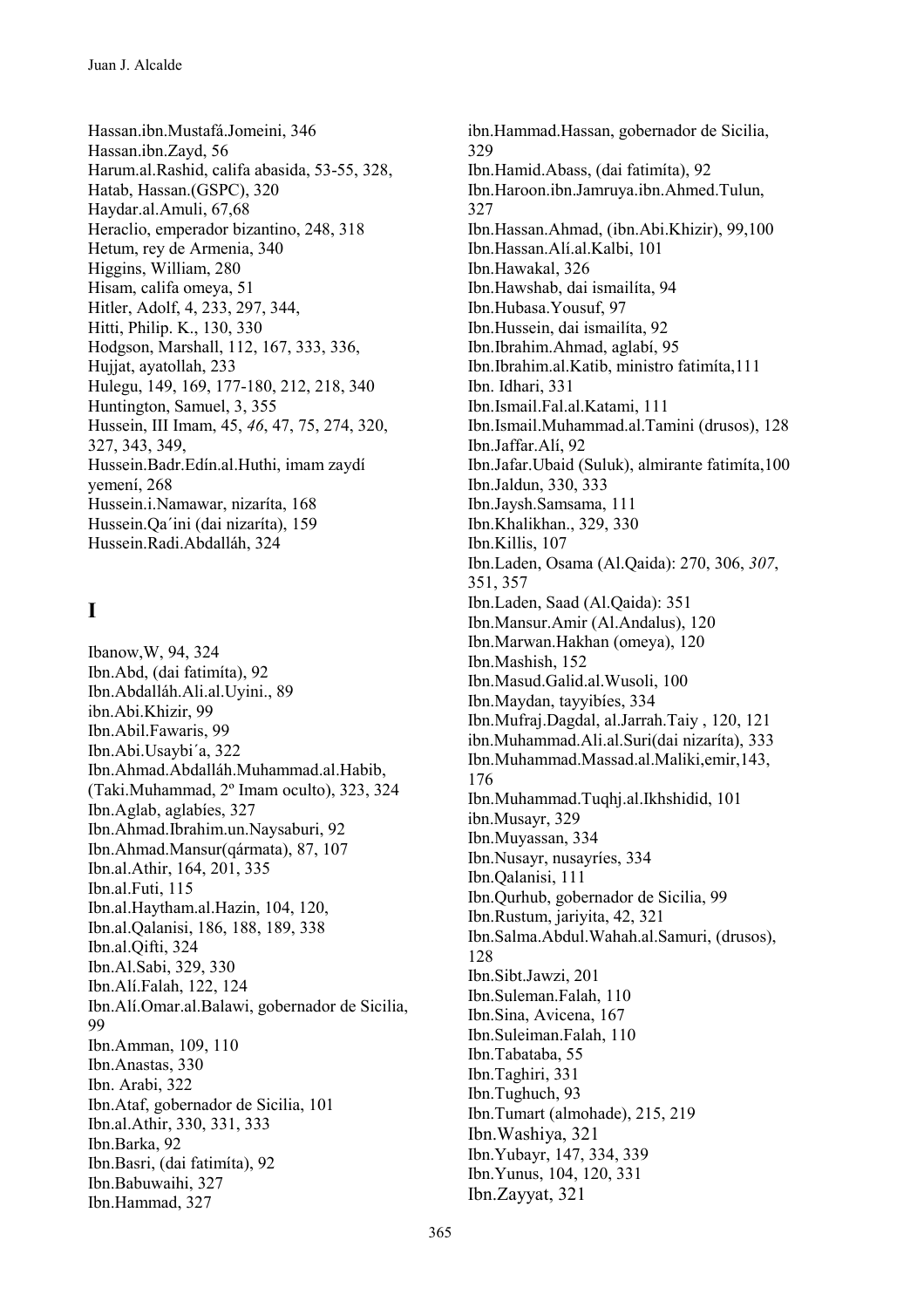Ibrahim. 53 Ibrahim.Amin.Al.Sayyed, Sheik.(hezbolláh), 284, 285 Ibrahim.ibn.al.Mahdi, 55 Ibrahim.ibn.Muhammad, 51, 52 Ibrahim.Pasha, 133 Idris, dai, idrisíes, 53 Idris II.ibn.Idris, 53 Idris, geógrafo, 328 Idris, rey de Libia, 346 Ironside, coronel, 343 Ismail, dai nizaríta, 188, Ismail, dai nizaríta de Damasco, 189 Ismail, Imam ismailíta, 65, 67, 91, 153, 323, 324. Ismail.Na'shtakim.al.Darazi (drusos), 127 Ismail.Safavi, (safawiya), 218 Izz.al.Din, gobernador fatimíta de Mosul, 201

# ${\bf J}$

Jadiya, primera esposa de Mahoma, 31, 40 Jaffar, Abu.Abdalláh.ibn.Jaffar.Muhammad (VI Imam), 48, 59, 61, 62, 65, 66, 67, 74, 91, 318, 324. Jaffar (jefe gármata), 88 Jalaf.ibn.Mulaid, 187, Jalal.al.Din.Hassan, Hassan.III (nizaríta), 170, 171.202. Jalil, Hussein (hezbollah), 284 Jana.al.Dawla, gobernador de Homs, 187 Jatamí, Muhammad, avatollah, 259, 341, 353, 357. Jamenei, Alí Hussein (ayatollah), 255, 256, 259, 257, 258, 281-284, Jumblat, Kamal.(druso), 135 Jumblat, Walid (druso), 136, Jesús (Jesucristo), 37, 60, 66, 131, 132, 227, 348, Joinville, 203, Jomeini, Sayyed.Ruholláh.Musawi (ayatollah), 156, 230, 231, 232, 233-237, 239, 247-250, 252-258, 260, 261-65, 273-74, 278, 282, 309, 344, 348-50, 352, 353, Juan Pablo II, Papa, 355, 360, Julián. Conde. 50 Julio Cesar, 119 Juvayni, `Ata.Malik, 336, 337 Jwansari, ayatollah, 233,

## $\mathbf K$

Kamal.al.Din, Kamaluddin, 195, Kamal, Mustafá.(Attaturk), 242, 342 Kavad I (rev sasánida), 325 Kadirgamar, Laskshman (Sri,Lanca), 290 Karim, Aga, Khan IV, 166, 212, 213 Kashani, 336-338 Kashani, Sayyed.Abul.Kassen.Mostafani (ayatollah), 234, 235 Kazemi, Ahmad, pasdarán, 354 Kennedy, los. 250 Khalifa, clan de Bahrein, 264 Khusran, 105 Kitbuka, general mongol, 340 Kitchener, general ingles, 341 Kiliy. Arslam (sultán turco), 185, 337 Kiya.Muhammad,Muhammad.ibn.Buzurgumid (nizaríta), 167 Konzelmann, Gerhard, 309, 348, 353 Kotb, Sayyed, hermanos musulmanes, 345 Kya.Ba.Ja'far, dai nizaríta, 163

# L

Lapidus, I.M. 28 Leiden, 328, 338 León.XIII, Papa, 322 Lewis, Bernard, 76, 309, 324, 334-38, 340-41 Liakoff, general cosaco, 343 Luis, rey de Francia (San Luis), 203

## M

Ma.Abu.Tamin, 102 Maalouf, Amin, 155, 156, 311, 337, 340 Mcfarlane, Robert, 352 Madani, Abasi.(FIS), 321 Mahmud, (sultán turco), 168 Mahoma, (Muhammad), 4, 17, 29, 32, 33, 34, 37, 42, 45, 47, 49, 62, 68, 70, 77, 118, 119, 132, 134, 151, 152, 217, 223, 226, 229, 234, 254, 256, 266, 317, 319, 320, 322, 326, 329, 333, 336, 343, 345, Mai.al.Din. dai nizaríta. 204 Makrizi, 100, 113, 331, 332, 333, 336 Malik.shah, sultan turco, 162, 163, 337, 338, Mam'un.ibn.Harun.al.Rashid (califa), 64 Manjutagin, general fatimita, 110, 112 Mansur, Hassan. Alí, presidente iraní, 238, 347 Mansur.Meliani, (GIA), 321 Manzoni, Alessandro, 19, 317 Maquiavelo, Nicolás, 173 Marco Polo, 149, 151, 152 Marcos, subcomandante del EZLN, 347 Marcuse, Herbert, 349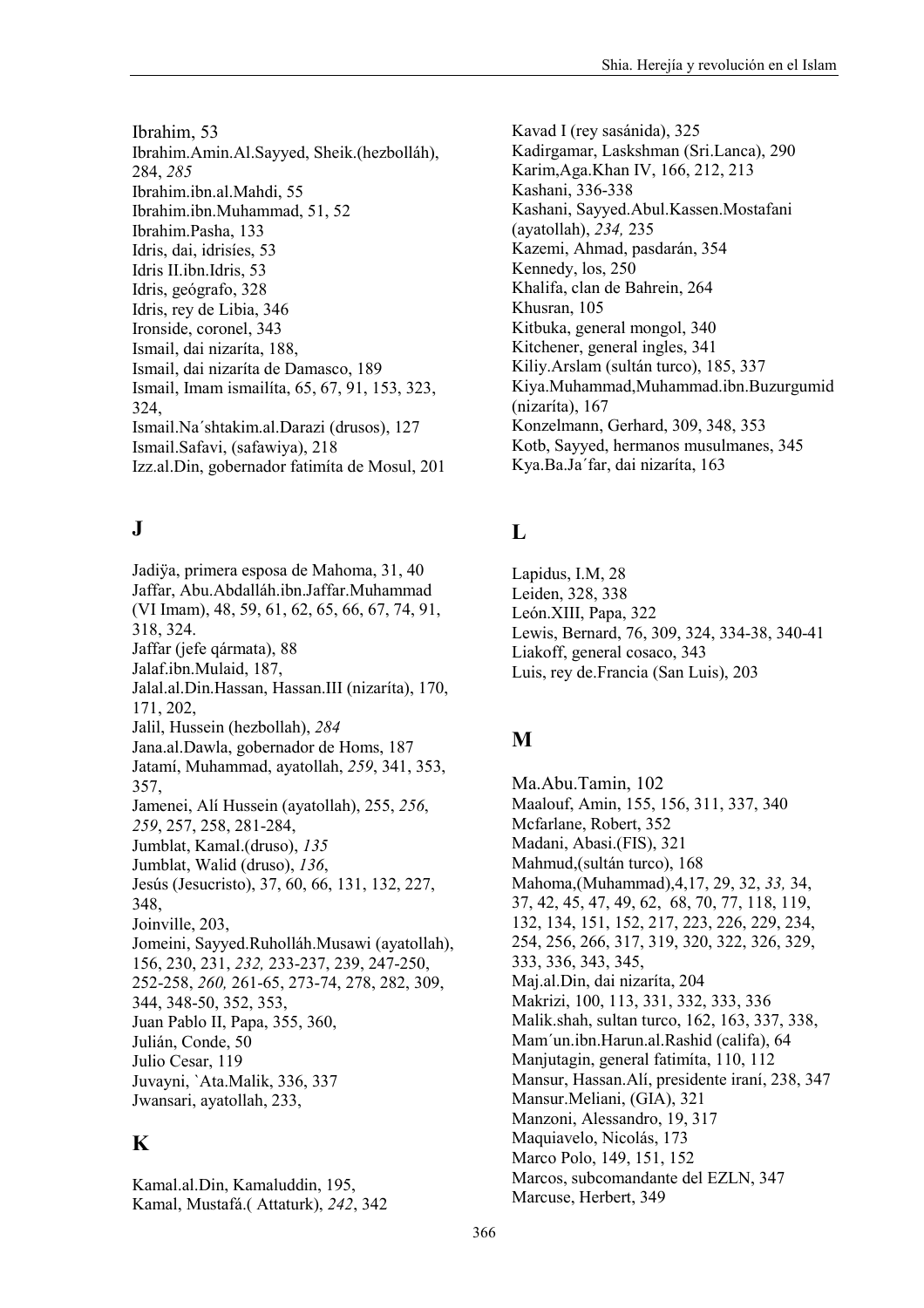Martel, Charles, 52 Marwan.II, (califa omeya), 52, 54, 323 Marzani, Mustafá, mullah kurdo, 353 Masjadov, Aslam (presidente chechenio), 300 Massignon, Louis, 76, 77, 312, Mawdud, emir selvúcida, 190, 340 Mazdak, mazdakistas, 85, 86, 323, 328 Meacher, Michael, 357 Meier, Fritz, 341, 344 Mella, Ricardo, 311, 351 Mihdi, daylamita, 160 Mirza.Shirazi, avatollah, 345 Mirza.Yahya.Sobh.Azal, bahai, 229 Moisés, 39, 62, 68, 134, 229 Modaresi.Muhammad.Taki. (OAI), 270 Mongke, Khan Mongol, 179, 183, 339 Montazeri, Hussein Alí, ayatollah, 259, 262, 347. Morales, Gustavo, 311, 351 Mosaddegh, Muhamad, presidente del parlamento irani, 236, 237, 346, Mostafavi, Rahim, pasdarán, 261, 351, Muawiya (califa omeya), 43, 46, 47, 48, 52, 59, 321, 322, 343, Mubarak, Hosni, presidente de Egipto, 352 Mughniyah, Imad.Fallez . Jawad.Nur.al.Din. (hezbollah), 284, 286, 287, Muhammad, 53 Muhammad, Kiya (nizaríta sirio), 165, 166, 167 Muhammad.II, Hassan.ibn.Muhammad (nizaríta), 168, 169, 197, 228 Muhammad III, nizaríta, ver Ala.al.Din Muhammad.Ahmed, (Mahdi), 215, 341 Muhammad.Al.Bakr, V Imam, 49,61, 65 Muhammad.al.Mahdi, Imam ismailíta, 93, 217, 329, Muhammad.al.Muntazar, XII Imam. El Mahdi, 63, 91, 215 Muhammad.Alí, pachá egipcio, 133 Muhammad.Alí, Shah de Persia, 343 Muhammad.Alí.Rayai, presidente de la república iraní, 349 Muhammad.Shah, Sir, Aga Khan III....213 Muhammad.Tapar, sultán turco, 162, 188 Muhammad.ibn.Ahmad.al.Nahruyuri, (ijwan al safa), 324 Muhammad.ibn.Ismail.al.Darazi (drusos), 116 Muhammad.ibn.al.Hanafiyya (Mahdi), 45 Muhammad.ibn.Alí.Taki, IX Imam, 62 Muhammad.ibn.Alí.ibn.Abdallá, 51, Muhammad.Ismail.ibn.Jafar (ismailita), 65 Muhammad.ibn.Ismail (hijo), 65 Muhammad.ibn.Muntazar, 215 Muhammad.Laden, 350 Muhammad.Reza Jan, Sha de Irán, 229, 230, 2

Muhammad.Savd.Al.Khavr. 323 Muhammad.Shah, Sir. Aga Khan III, 213 Muhammad. Yazdi, ayatollah, 342 Mu'in.al.Din.Jashi, 167, Mu'in.al.Mulk, 338 Mugirá.ibn.Said, 211 Mukhtar, 47, 217 Mugtada.al.Sadr, hovatoleslam iraquí, 273, 345, 348, 353, 360 Musa.ibn.Jafar.al.Kazim, VII Imam, 64, 67, 234. Musa.ibn.Nusavr, 52 Musa.Sadr, Sayyed.al.Hujjatul, ayatollah, 274, 275, 276, 277, 281, 345, 354, Musabbihi, cronista, 331 Musawi, Nawaf.al.(hezbolláh), 283 Musawi, Sheick.Sayyed.Abbas (hezbollah), 282, 283, 355, Musawi, Hussein (AMAL islámica), 280, 352, 353, 354, 354, 355, Musawi, Mustafá.Sayyed, (ayatollah), 234 Musawi, Murtarza, Sayyed. (ayatollah Pasandida), 234 Mustafá.ibn.Jomeini, 238 Muzaffar.Ad.Din, Shah de Persia, 224

#### N

Nabil, Sheik (hezbollah), 391 Najm.al.Din, dai nizaríta, 207 Napoleón Bonaparte, 154, 297 Nasser, Gamal.Abdel, 243, 245, 247, 309, 348, 349 Naser.Ad.Din, Shah de Persia, 229 Nasrallah, Sayyed.Hassan.(hezbolláh), 284, 285, 289 Nasir.al.Din.Tusi, 175, 183, 339 Nasiri, general de la SAVAK, 239 Nasir.i.Khosraw, 92 Nasir.Khusaro, 109, 146, 329 Nasr, dai nizaríta, 204 Nawab.Sufawi, ayatollah, (fedayin.al.islam), 237 Nayafabadi, Qorbanali.Dorri, hoyatoleslam, Ministro de seguridad iraní, 356 Nizam.al.Muk, visir(nizamiya), 163, 338, Nizar, Abu.Mansur.al.Nizar (nizarítas), 143 Noé, patriarca, 63, 69 North, Oliver, teniente coronel USA, 353, 356 Nubuwi, visir, (nubuwiyya), 200, 203, 342 Nur.al.Din, Nuruddin, 199, 340, 342,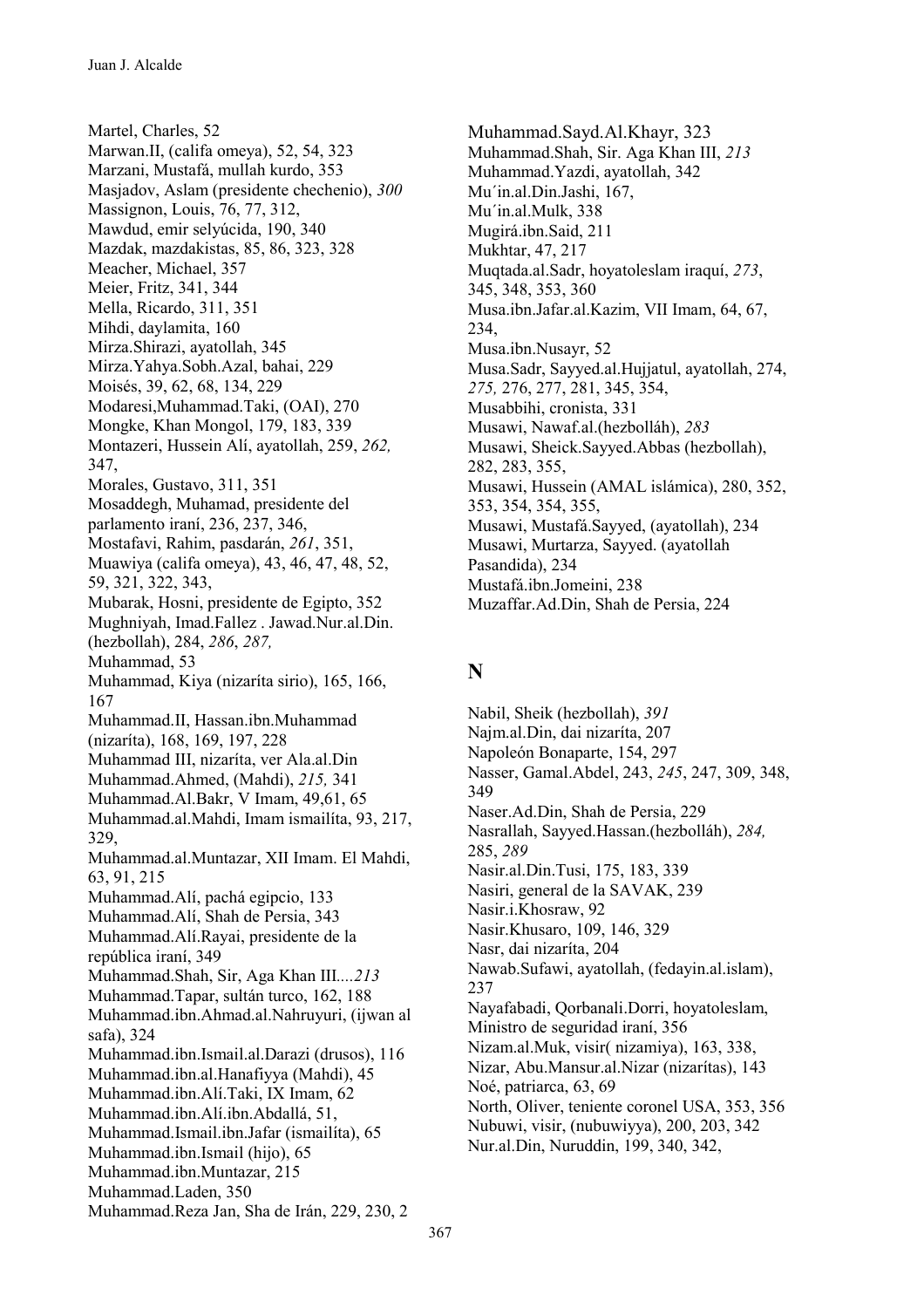### $\Omega$

Omar (califa), 36, 37, 44, 58, 318, 319, 321, Omar II (califa omeya), 50 Osama.Ibn.Laden, (Al Qaida), 307, 308, 352 Otebi, Juhaiman.al, 264 Otman.ibn.Said.Omari, (dai chiíta), 215

#### P

Pedro, el ermitaño, 185 Pío IX, Papa, 322 Pío XI, Papa, 322, 350 Pío XII, Papa, 351 Pirabaharan, Velupillai (EELAM), 291 Plotino, 72

# $\mathbf 0$

Oalaum. mameluco. 340 Qassem, Sheikh Naim (hetzbollah), 284, 286 Ohistani, Alí (maria iraquí), 268, 271, 351

# R

Radi.Abdalláh., 91 Radiawi, Masud, muyahidin.jalk, 349 Rafsanjami, Alí. Akbar, presidente iraní, 281, 282 Raimundo II, de Antioquia, conde, 202, 338 Rajavi, Kazem, 354 Rashid.al.Din, 335-338 Rayai, Muhammad.Alí, 351 Raydan, general fatimíta, 101 Reagan, Ronald, presidente de los EE.UU., 263, 279, 350 Reclus, Elisée, 152, 309 Reza.Palhevi, Muhammad.Jan, Mirza, Shah de Persia, 230, 233, 239, 256, 345 Rezai, Mashin, pasdarán, 262, 349 Ricardo I de Inglaterra "corazón.de.león", 201, 339 Ridwan, de Aleppo, 184, 186-188 Ritter, Scott, inspector de la ONU, 357 Rodinson, Máxime, 27, 29, 31, 317 Rodríguez. Zapatero, José. Luis, presidente español, 358 Rodrigo, rey visigodo, 50 Rouhani, Hassan, 283 Romero, Oscar, obispo, 348 Rukn.al.Din.Khwurshah (nizaríta), 173, 177-181 Rudhrawari, 109

#### S

Saad.ad.Din.Gumushtakin, 199 Sabur, ibn.Abu.Tahir (qármata), 87 Sadam. Hussein, presidente de Irak., 262, 263, 265-269, 288, 302, 341, 349, 351, Sadat, Annuar.al., presidente de Egipto, 242. 345, 346, Sadiq.Al.Sadr, Muhammad.(ayatollah), 267 Sadr, Bani, 349 Safavi, Ismail, safawiya, 218 Safavi Rahim, Yahya, pasdarán, 259, 349 Safi.Al.Din.Ishaq. (safawiya), 218 Said.Al.Khayr, dai ismailíta, 91 Said.Ed.Din.ibn.Hamrun, emir de Khaf, 194 Saladino, Al.Malik.al.Nasir.al.Sultán.Salah. al.Din.Yusuf, 146, 177, 181, 191, 198-201, 331, 333, 339-40 Salomón, rev. 316 Sánchez, Ricardo (general USA), 357 Sanjar, sultán selvúcida, 162, 163, 165, 167, 336 Sarim.al.Din.Mubarak, dai nizaríta, 204, Sartre, Jean Paul, 250, 348 Satar.Jan. 343 Sayyed.Jamal.al.Din, ayatollah, 221 Selim I, sultán otomano, 342 Shaban, 321 Shahanshah, 178, 180 Shams.al.Din, dai nizaríta, 204 Shams.i.Tabriz. 322 Shariati, Alí., 249, 250, 310, 347, 348 Shinab.al.Din.ibn.al.Ajami, visir, 198, 339 Shirkuh, visir fatimita, 198, Shoghi.Effendi.Rabbani, bahai, 228 Sinan, Rashid.al.Din., (Abul.ibn. Hassan.ibn. Sulayman.Muhammad), 194-202, 339-40 Sitt.al.Mulk, 122, 126, 127, 129, 137, 331 Sócrates, 131 Sulayman, califa omeya, 50 Sulayman.I, sultán otomano, 342 Sulayman.Abu.Ghaith, (Al.Qayda), 357 Soleimani, Oassen, pasdarán, 277 Sprenling, Martin, 130 Stalin, 355